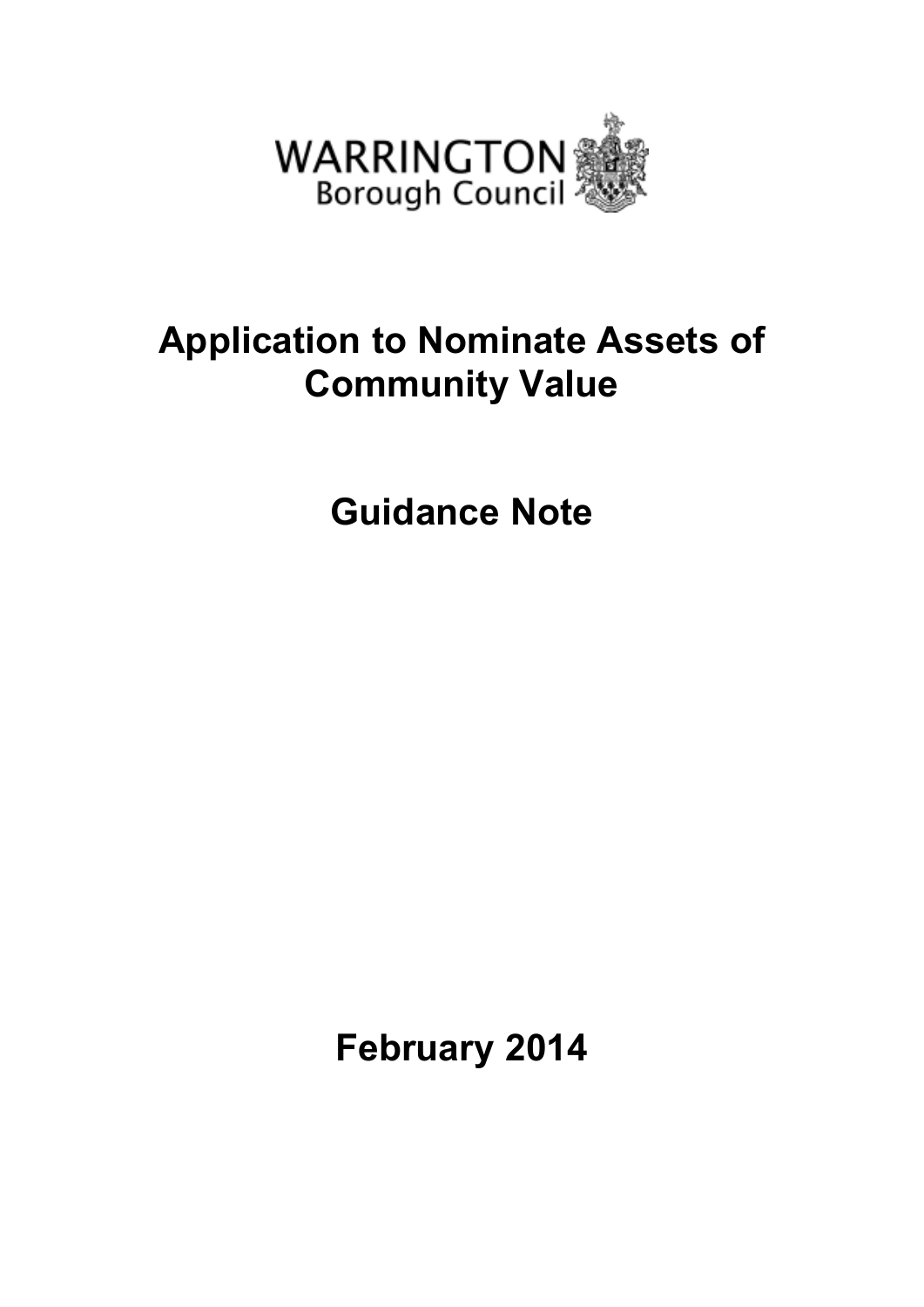# **Application to nominate an asset of community value**

If you wish to nominate an asset of community value for listing you will need to complete this application form. The responses to the questions in your application will enable the Council to reach a decision about your nomination. In the event that the information you supply is insufficient to make a decision, your application will be rejected.

Before completing this application **please read** the frequently asked questions section attached as an appendix. The explanations in that section will help you to better understand whether the asset you propose to nominate meets with the definition of an 'asset of community value'. They also provide additional information about your rights to nominate and bid for assets as well as the rights of asset owners.

Your completed application should be emailed to:

Devcontrol@warrington.gov.uk.

Your application will be processed by the Council's Development Management Service. Once the application is valid / registered you will be sent a letter confirming timescales and the name / contact of the officer that will deal with your application. The application will be assessed / determined by a member of the Council's Planning Policy & Programmes team.

For information, the table below summarises the 'assets of community value' nominating and bidding process in four simple stages.

#### **Stage one: Identify an asset for nomination**

If an eligible community or voluntary group thinks that a local asset meets the definition of an 'asset of community value' they can fill in an application form and ask the Council to list the property as an 'asset of community value'. If the nomination meets the relevant criteria and is approved by the Council, the asset will be included on the list. A list will also be compiled for any unsuccessful nominations that do not meet the criteria.

# **Stage 2: The owner wants to sell their asset**

If the owner wants to sell their asset they must notify the Council, which will then notify the community group that nominated the asset and publicise the proposed sale to the wider community. If within six weeks of informing the Council of their intention to sell their asset an eligible community interest group does not come forward, the owner is free to sell their asset for a period of eighteen months from the date that they notified the Council of their intention to sell the asset.

#### **Step 3: A designated community group wants to bid for the asset**

If an eligible community interest group *does* express an interest in bidding for the asset, this group or groups will be granted extra time to prepare a business plan and gather the finance needed to purchase the asset. All in all, the time-frame for groups to put together their bids is six months starting from the time the asset owner informs the Council of their intention to sell the asset.

# **Step 4: The point at which the asset is to be sold**

The six month window of opportunity is only for eligible community interest groups to put their business plans together and gather necessary funding. Once the six month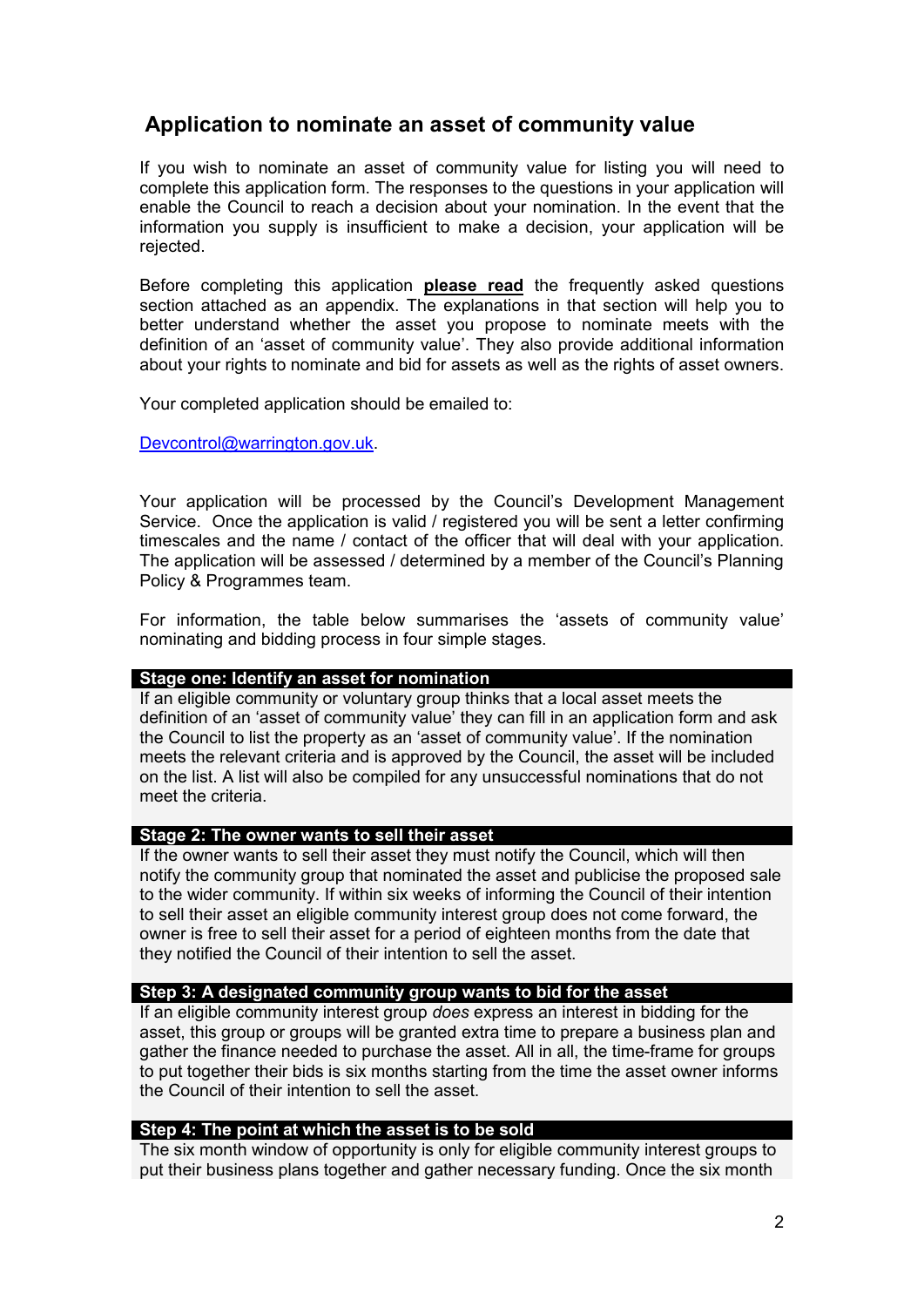window has expired, the asset owner is free to sell their property to who they want. They are under no obligation to sell the asset to any eligible community interest group or groups who bid to purchase the asset.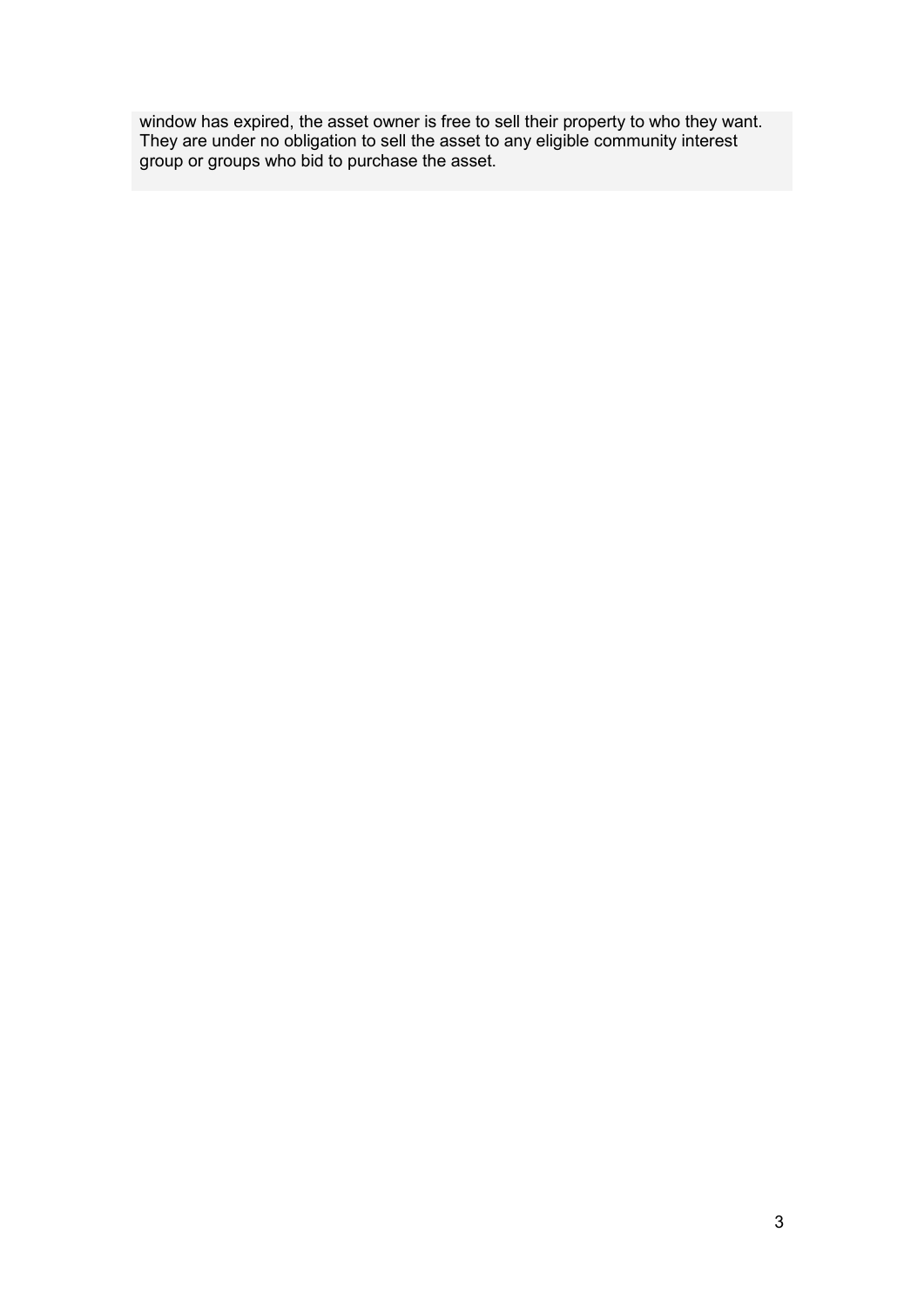

# **Nomination application form**

**1. In this section, please describe the building or land you wish to nominate including its proposed boundaries** 

**2. In this section, please provide all the information you have with regard to the names of current occupants of the building or land and the names and current or last known addresses of all those holding a freehold or leasehold estate in the land**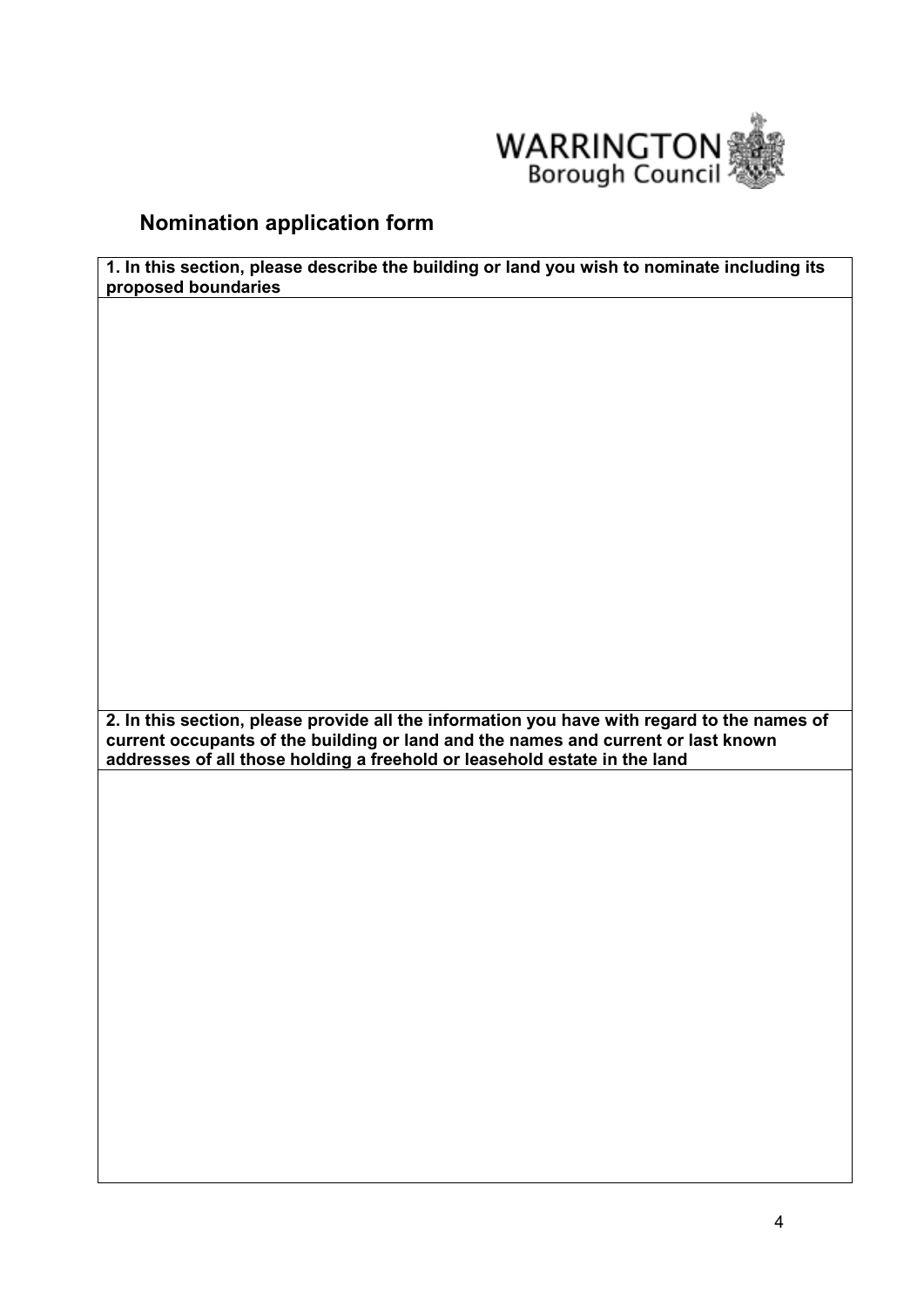**3. In this section, please explain why you think that the Council should conclude that the building or land is of community value** 

**In this section please provide evidence that you are eligible to make a community nomination.**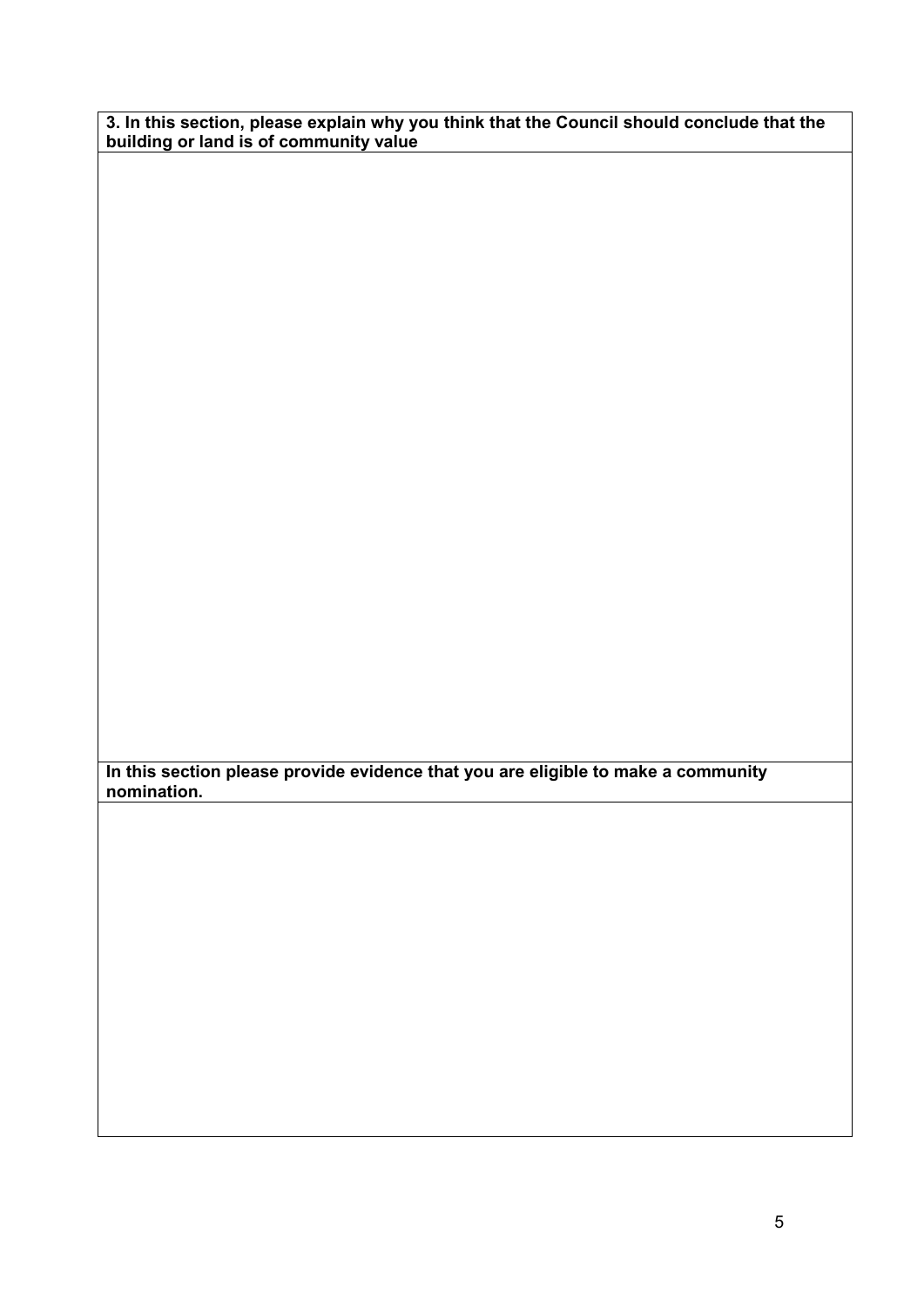# **Your details**

| <b>Your Organisation</b> |  |
|--------------------------|--|
|                          |  |
| <b>Contact name</b>      |  |
|                          |  |
| <b>Position held</b>     |  |
|                          |  |
| <b>Address</b>           |  |
|                          |  |
|                          |  |
|                          |  |
|                          |  |
|                          |  |
|                          |  |
| <b>Postcode</b>          |  |
|                          |  |
| <b>Telephone</b>         |  |
|                          |  |
|                          |  |
| <b>Email</b>             |  |

# *Notes*

*1. Submission requirements: Please send your completed form along with a site location plan (1:1250 or 1:2500 scale) with a red edge around the site/land/property in question to devcontrol@warrington.gov.uk*

*2. Legislation and advice: Please consult the following documents prior to submitting your application as this will determine who can nominate (eligibility) and the circumstances when land may or may not be listed as an asset of community value (such matters will be considered as part of the validation of the application):* 

- *Part 5 Chapter 3 of the Localism Act 2011*
- *The Assets of Community Value (England) Regulations 2012*
- *Department for Communities and Local Government Community Right to Bid: Non-Statutory Advice note for local authorities*
- *My Community Rights government website: http://communityrights.communities.gov.uk/H*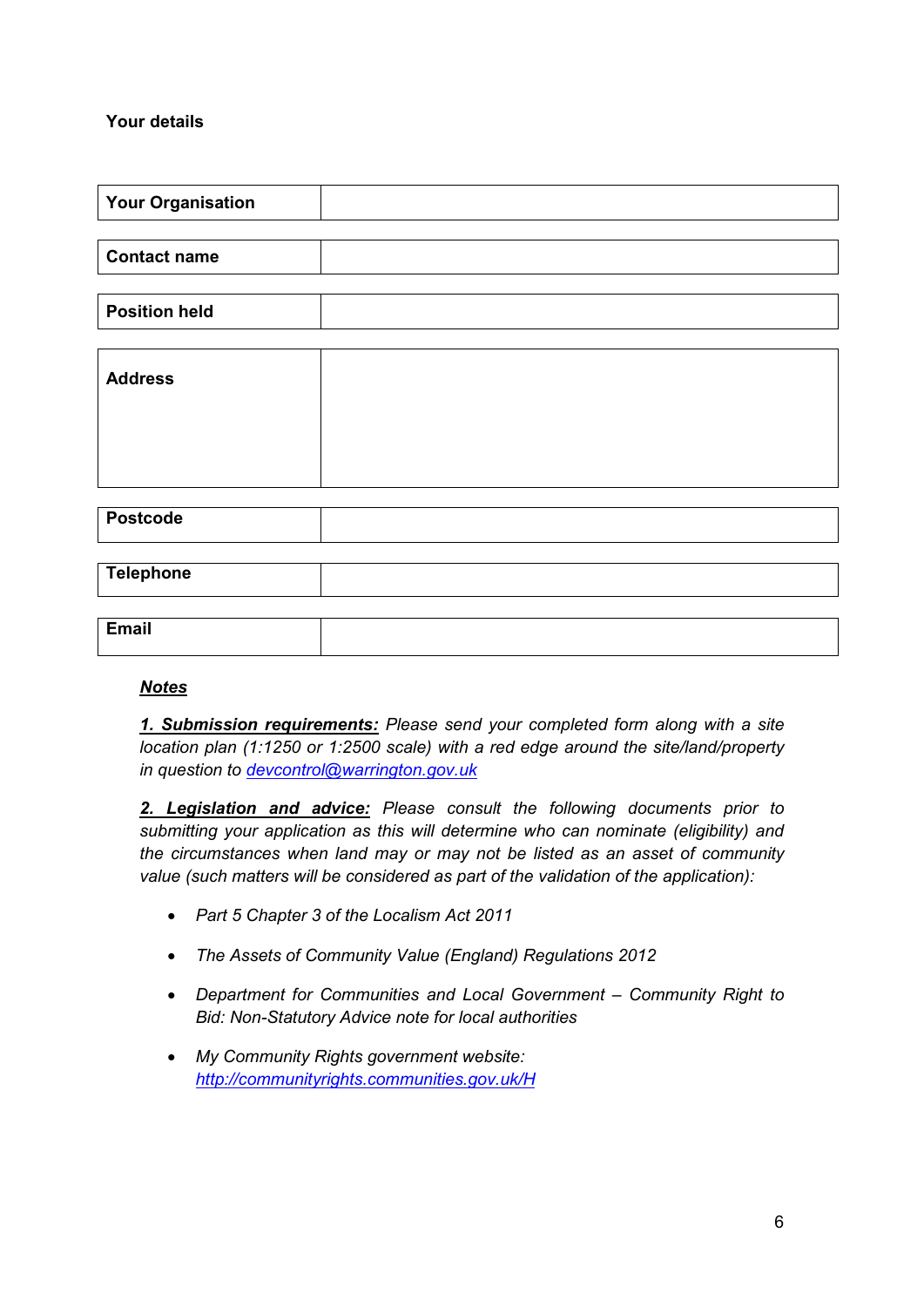# **Appendix: Frequently asked questions**

# **What is the definition of an asset of community value?**

The legislation provides that an asset satisfies the definition of an asset of community value if:

- the local authority decides that the actual main, current use of the building or land is to further the social wellbeing or social interests of the local community and it is realistic to think that there can continue to be a main use of the building or land which will further the social wellbeing or social interests of the local community; or
- in the opinion of the local authority there is a time in the recent past when the actual and main use of the building or land furthered the social well being or social interests of the local community and, it is realistic to think that there is a time in the next five years when there could be a main use of the building or land that would further the social wellbeing or social interests of the local community.

"Social interests" includes (in particular) cultural, recreational and sporting interests.

#### **Who can nominate an asset of community value?**

The legislation sets out that the following bodies can nominate an asset of community value for listing:

- a charity
- an unincorporated body whose members include at least 21 individuals and which does not distribute any surplus it makes to its members
- a body designated as a neighbourhood forum
- a company limited by guarantee which does not distribute any surplus it makes to its members
- an industrial and provident society which does not distribute any surplus it makes to its members
- a community interest company
- a parish council

# **To make a nomination, does a nominating body have to have any local connection to the area?**

Yes it does. Organisations whose activities are wholly or partly concerned with the local authority's area or with a neighbouring authority's area can make a nomination. Certain other organisations can also nominate if any surplus they make is wholly or partly used for the benefit of the local authority's area or for the benefit of a neighbouring authority's area.

## **If my group nominates a community asset for listing will it also be able to bid for the asset if the owner decides to sell the asset?**

The legislation sets out that only community interest groups can bid for assets. These are a charity, a company limited by guarantee which does not distribute any surplus to its members, an industrial and provident society which does not distribute any surplus to its members or a community interest company, in each case having a local connection to the building or land; or a parish council.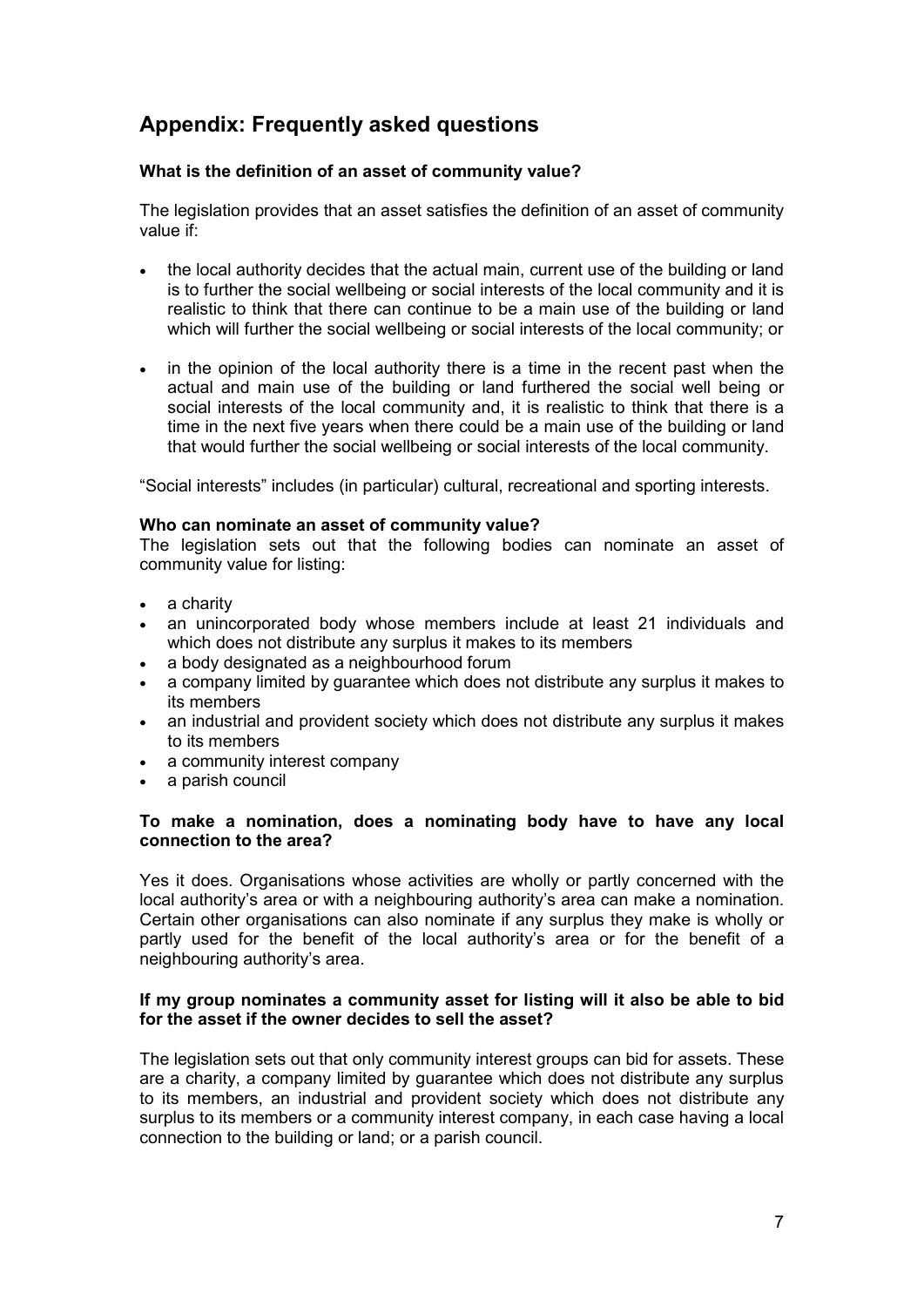## **Who makes the decision on whether or not a nomination has been successful?**

Decisions as to whether or not a nomination has been successful are made by the local authority – in this case Warrington Borough Council. In making its decision the local authority must comply with the legislation.

#### **How long will the decision take and how will I find out what it is?**

The local authority is required to make its decision within 8 weeks of receiving a nomination. The local authority will notify the owner and occupants of the asset that it is considering a nomination. If the local authority decides to list the asset, it will notify the owner, occupant and the community nominee. If the nomination is unsuccessful, the local authority will give the community nominee written reasons for its decision not to list.

## **Is there a right of appeal against a listing?**

Yes there is. At the time when the local authority makes its decision it will take into consideration all relevant and available information. However, if after the decision has been taken to list an asset, the asset owner contacts the local authority within 8 weeks (or such longer period as the local authority may allow) asking for the decision to be reviewed, the local authority is obliged to carry out an internal review of its decision. This will generally be at an oral hearing which will be heard by a senior officer of the local authority who took no part in the original decision. If following that review (which must be completed within 8 weeks unless the parties agree otherwise) the local authority decides that the asset does not fit the criteria of an asset of community value, the asset will be removed from the list. If the local authority decides not to remove the asset from the list, the owner has a further right of appeal to an external Tribunal.

#### **Once the local authority agrees to list an asset what happens next?**

If the local authority agrees to list an asset, it will then be included on the local authority's register of assets of community value. This register includes details of all successful nominations; the description of the asset; who nominated the asset and the date when the asset was nominated. The register is available to view at all times on the Council's website or through appointment at the Council's main New Town House offices. Alternatively please contact the Council's Land Charges Service if you wish to know more about assets that have been listed in the Borough.

#### **What happens if my nomination has been unsuccessful?**

As well as a list of successful nominations, the local authority is obliged to maintain a list of unsuccessful nominations, both of which will continue to be made available to view on the Council's website. This list will include a summary of the asset that was nominated; the asset owner; the nominating group and the reason for the decision not to nominate the asset.

# **What sorts of buildings are exempt from listing as assets of community value?**

The legislation sets out that there are some assets that are exempt from listing. These are:

• a private residence and land connected with that residence